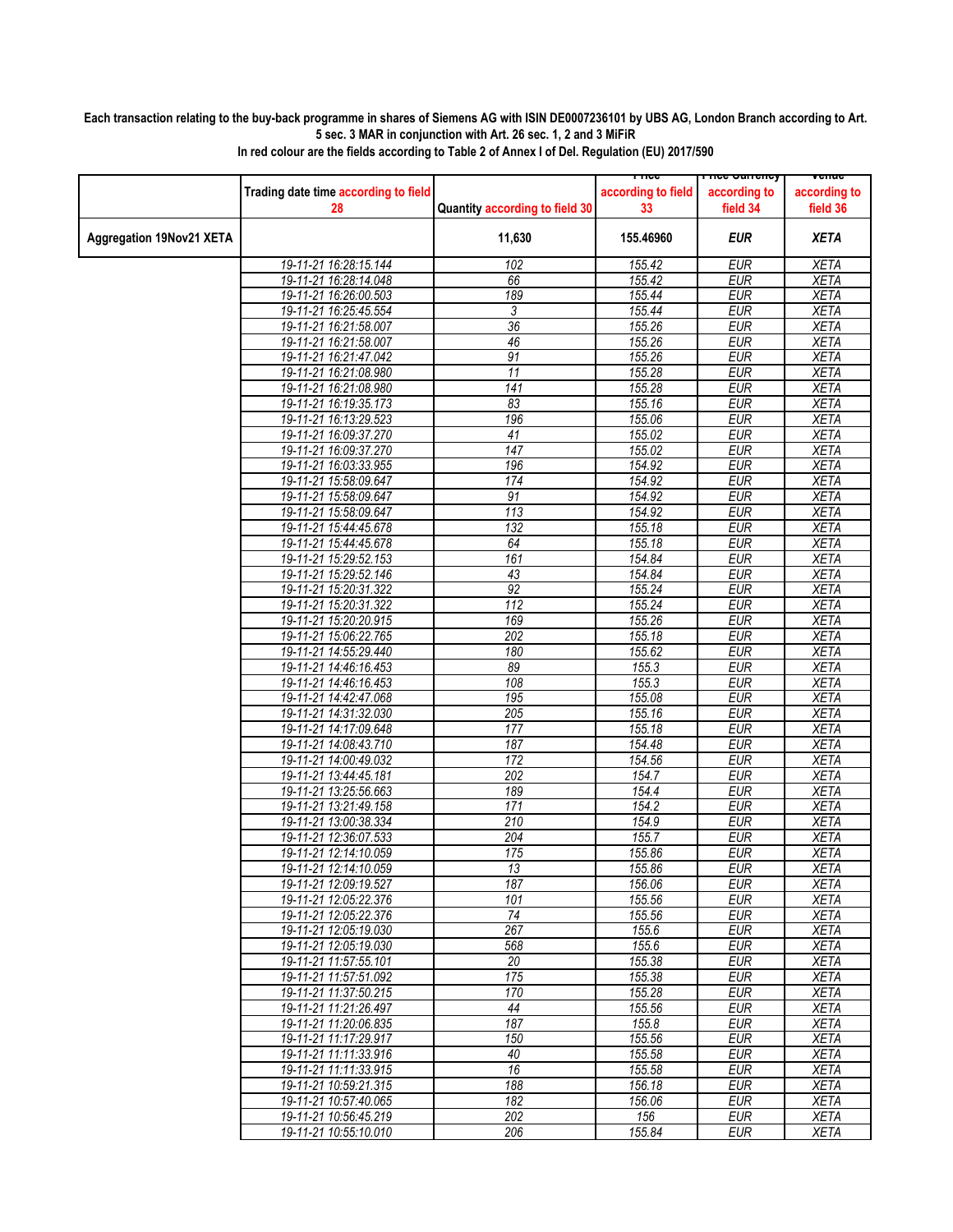| 19-11-21 10:52:47.513 | 206 | 156.1  | <b>EUR</b> | <b>XETA</b> |
|-----------------------|-----|--------|------------|-------------|
| 19-11-21 10:52:40.631 | 14  | 156.12 | <b>EUR</b> | <b>XETA</b> |
| 19-11-21 10:52:33.372 | 71  | 156.18 | <b>EUR</b> | <b>XETA</b> |
| 19-11-21 10:52:30.019 | 10  | 156.18 | <b>EUR</b> | <b>XETA</b> |
| 19-11-21 10:52:28.920 | 110 | 156.18 | <b>EUR</b> | <b>XETA</b> |
| 19-11-21 10:51:13.805 | 159 | 156.12 | <b>EUR</b> | <b>XETA</b> |
| 19-11-21 10:50:43.605 | 18  | 156.04 | <b>EUR</b> | <b>XETA</b> |
| 19-11-21 10:50:43.455 | 101 | 156.04 | <b>EUR</b> | <b>XETA</b> |
| 19-11-21 10:50:43.342 | 70  | 156.04 | <b>EUR</b> | <b>XETA</b> |
| 19-11-21 10:50:43.342 | 18  | 156.04 | <b>EUR</b> | <b>XETA</b> |
| 19-11-21 10:32:47.971 | 100 | 155.58 | <b>EUR</b> | <b>XETA</b> |
| 19-11-21 10:32:47.971 | 68  | 155.58 | <b>EUR</b> | <b>XETA</b> |
| 19-11-21 10:32:26.035 | 25  | 155.58 | <b>EUR</b> | <b>XETA</b> |
| 19-11-21 10:14:33.244 | 196 | 154.74 | <b>EUR</b> | <b>XETA</b> |
| 19-11-21 10:11:36.314 | 210 | 154.84 | <b>EUR</b> | <b>XETA</b> |
| 19-11-21 09:56:25.909 | 186 | 155.26 | <b>EUR</b> | <b>XETA</b> |
| 19-11-21 09:38:51.594 | 193 | 155.42 | <b>EUR</b> | <b>XETA</b> |
| 19-11-21 09:25:00.741 | 178 | 156.52 | <b>EUR</b> | <b>XETA</b> |
| 19-11-21 09:18:53.971 | 204 | 156.34 | <b>EUR</b> | <b>XETA</b> |
| 19-11-21 09:10:56.386 | 171 | 156.32 | <b>EUR</b> | <b>XETA</b> |
| 19-11-21 08:57:36.480 | 195 | 156.3  | <b>EUR</b> | <b>XETA</b> |
| 19-11-21 08:53:27.464 | 18  | 156.14 | <b>EUR</b> | <b>XETA</b> |
| 19-11-21 08:39:59.664 | 184 | 156.04 | <b>EUR</b> | <b>XETA</b> |
| 19-11-21 08:39:59.664 | 203 | 156.04 | <b>EUR</b> | <b>XETA</b> |
| 19-11-21 08:28:27.860 | 209 | 156.12 | <b>EUR</b> | <b>XETA</b> |
| 19-11-21 08:19:38.249 | 170 | 155.98 | <b>EUR</b> | <b>XETA</b> |
| 19-11-21 08:10:36.881 | 190 | 155.6  | <b>EUR</b> | <b>XETA</b> |
| 19-11-21 08:04:45.019 | 21  | 155.38 | <b>EUR</b> | <b>XETA</b> |
| 19-11-21 08:04:21.724 | 177 | 155.38 | <b>EUR</b> | <b>XETA</b> |
|                       |     |        |            |             |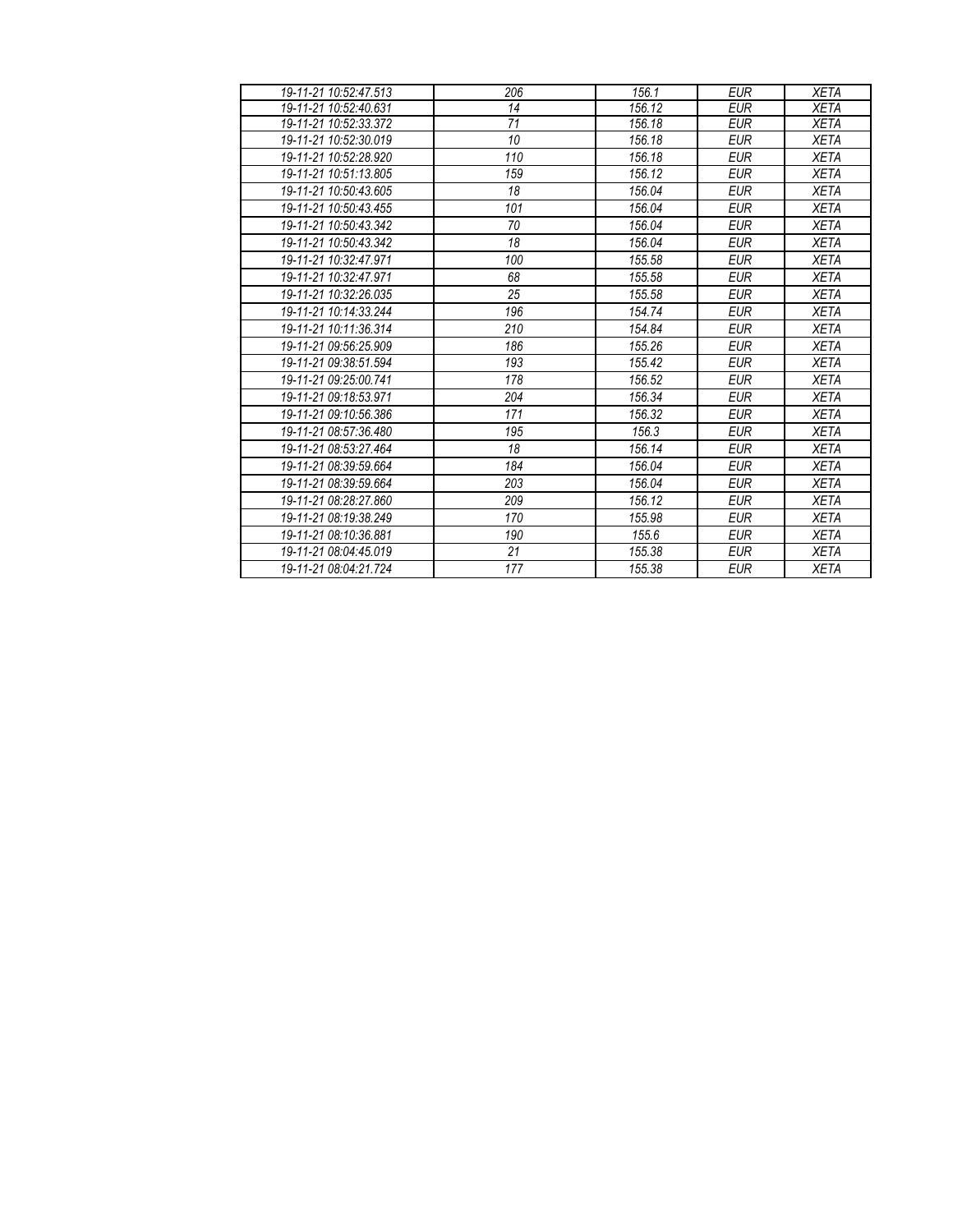**Each order relating to the buy-back programme above according to Art. 5 sec. 3 MAR in conjunction with Art. 25 sec. 1 and 2 MiFiR** 

**In red colour are the fields according to Table 2 of the Annex of Del. Regulation (EU) 2017/580; alternatively you may report the** 

| Date and Time according to field 9 | <b>Segment MIC code</b><br>according to field 16 | <b>Transaction price</b><br>according to field 28 | <b>Price currency according</b><br>to field 29 | <b>Buy-sell indicator</b><br>according to field 32 |
|------------------------------------|--------------------------------------------------|---------------------------------------------------|------------------------------------------------|----------------------------------------------------|
| 19-11-21 16:28:15.144              | <b>XETA</b>                                      | 155.42                                            | <b>EUR</b>                                     | <b>BUY</b>                                         |
| 19-11-21 16:28:14.048              | <b>XETA</b>                                      | 155.42                                            | <b>EUR</b>                                     | <b>BUY</b>                                         |
| 19-11-21 16:26:00.503              | <b>XETA</b>                                      | 155.44                                            | <b>EUR</b>                                     | <b>BUY</b>                                         |
| 19-11-21 16:25:45.554              | <b>XETA</b>                                      | 155.44                                            | <b>EUR</b>                                     | <b>BUY</b>                                         |
| 19-11-21 16:21:58.007              | <b>XETA</b>                                      | 155.26                                            | <b>EUR</b>                                     | <b>BUY</b>                                         |
| 19-11-21 16:21:58.007              | <b>XETA</b>                                      | 155.26                                            | <b>EUR</b>                                     | <b>BUY</b>                                         |
| 19-11-21 16:21:47.042              | <b>XETA</b>                                      | 155.26                                            | <b>EUR</b>                                     | <b>BUY</b>                                         |
| 19-11-21 16:21:08.980              | <b>XETA</b>                                      | 155.28                                            | <b>EUR</b>                                     | <b>BUY</b>                                         |
| 19-11-21 16:21:08.980              | <b>XETA</b>                                      | 155.28                                            | <b>EUR</b>                                     | <b>BUY</b>                                         |
| 19-11-21 16:19:35.173              | <b>XETA</b>                                      | 155.16                                            | <b>EUR</b>                                     | <b>BUY</b>                                         |
| 19-11-21 16:13:29.523              | <b>XETA</b>                                      | 155.06                                            | <b>EUR</b>                                     | <b>BUY</b>                                         |
| 19-11-21 16:09:37.270              | <b>XETA</b>                                      | 155.02                                            | <b>EUR</b>                                     | <b>BUY</b>                                         |
| 19-11-21 16:09:37.270              | <b>XETA</b>                                      | 155.02                                            | <b>EUR</b>                                     | <b>BUY</b>                                         |
| 19-11-21 16:03:33.955              | <b>XETA</b>                                      | 154.92                                            | <b>EUR</b>                                     | <b>BUY</b>                                         |
| 19-11-21 15:58:09.647              | <b>XETA</b>                                      | 154.92                                            | <b>EUR</b>                                     | <b>BUY</b>                                         |
| 19-11-21 15:58:09.647              | <b>XETA</b>                                      | 154.92                                            | <b>EUR</b>                                     | <b>BUY</b>                                         |
| 19-11-21 15:58:09.647              | <b>XETA</b>                                      | 154.92                                            | <b>EUR</b>                                     | <b>BUY</b>                                         |
| 19-11-21 15:44:45.678              | <b>XETA</b>                                      | 155.18                                            | <b>EUR</b>                                     | <b>BUY</b>                                         |
| 19-11-21 15:44:45.678              | <b>XETA</b>                                      | 155.18                                            | <b>EUR</b>                                     | <b>BUY</b>                                         |
| 19-11-21 15:29:52.153              | <b>XETA</b>                                      | 154.84                                            | <b>EUR</b>                                     | <b>BUY</b>                                         |
| 19-11-21 15:29:52.146              | <b>XETA</b>                                      | 154.84                                            | <b>EUR</b>                                     | <b>BUY</b>                                         |
| 19-11-21 15:20:31.322              | <b>XETA</b>                                      | 155.24                                            | <b>EUR</b>                                     | <b>BUY</b>                                         |
| 19-11-21 15:20:31.322              | <b>XETA</b>                                      | 155.24                                            | <b>EUR</b>                                     | <b>BUY</b>                                         |
| 19-11-21 15:20:20.915              | <b>XETA</b>                                      | 155.26                                            | <b>EUR</b>                                     | <b>BUY</b>                                         |
| 19-11-21 15:06:22.765              | <b>XETA</b>                                      | 155.18                                            | <b>EUR</b>                                     | <b>BUY</b>                                         |
| 19-11-21 14:55:29.440              | <b>XETA</b>                                      | 155.62                                            | <b>EUR</b>                                     | <b>BUY</b>                                         |
| 19-11-21 14:46:16.453              | <b>XETA</b>                                      | 155.3                                             | <b>EUR</b>                                     | <b>BUY</b>                                         |
| 19-11-21 14:46:16.453              | <b>XETA</b>                                      | 155.3                                             | <b>EUR</b>                                     | <b>BUY</b>                                         |
| 19-11-21 14:42:47.068              | <b>XETA</b>                                      | 155.08                                            | <b>EUR</b>                                     | <b>BUY</b>                                         |
| 19-11-21 14:31:32.030              | <b>XETA</b>                                      | 155.16                                            | <b>EUR</b>                                     | <b>BUY</b>                                         |
| 19-11-21 14:17:09.648              | <b>XETA</b>                                      | 155.18                                            | <b>EUR</b>                                     | <b>BUY</b>                                         |
| 19-11-21 14:08:43.710              | <b>XETA</b>                                      | 154.48                                            | <b>EUR</b>                                     | <b>BUY</b>                                         |
| 19-11-21 14:00:49.032              | <b>XETA</b>                                      | 154.56                                            | <b>EUR</b>                                     | <b>BUY</b>                                         |
| 19-11-21 13:44:45.181              | <b>XETA</b>                                      | 154.7                                             | <b>EUR</b>                                     | <b>BUY</b>                                         |
| 19-11-21 13:25:56.663              | <b>XETA</b>                                      | 154.4                                             | <b>EUR</b>                                     | <b>BUY</b>                                         |
| 19-11-21 13:21:49.158              | <b>XETA</b>                                      | 154.2                                             | <b>EUR</b>                                     | <b>BUY</b>                                         |
| 19-11-21 13:00:38.334              | <b>XETA</b>                                      | 154.9                                             | <b>EUR</b>                                     | <b>BUY</b>                                         |
| 19-11-21 12:36:07.533              | <b>XETA</b>                                      | 155.7                                             | <b>EUR</b>                                     | <b>BUY</b>                                         |
| 19-11-21 12:14:10.059              | <b>XETA</b>                                      | 155.86                                            | <b>EUR</b>                                     | <b>BUY</b>                                         |
| 19-11-21 12:14:10.059              | <b>XETA</b>                                      | 155.86                                            | <b>EUR</b>                                     | <b>BUY</b>                                         |
| 19-11-21 12:09:19.527              | <b>XETA</b>                                      | 156.06                                            | <b>EUR</b>                                     | <b>BUY</b>                                         |
| 19-11-21 12:05:22.376              | <b>XETA</b>                                      | 155.56                                            | <b>EUR</b>                                     | <b>BUY</b>                                         |
| 19-11-21 12:05:22.376              | <b>XETA</b>                                      | 155.56                                            | <b>EUR</b>                                     | <b>BUY</b>                                         |
| 19-11-21 12:05:19.030              | <b>XETA</b>                                      | 155.6                                             | <b>EUR</b>                                     | <b>BUY</b>                                         |
| 19-11-21 12:05:19.030              | <b>XETA</b>                                      | 155.6                                             | EUR                                            | <b>BUY</b>                                         |
| 19-11-21 11:57:55.101              | <b>XETA</b>                                      | 155.38                                            | <b>EUR</b>                                     | <b>BUY</b>                                         |
| 19-11-21 11:57:51.092              | <b>XETA</b>                                      | 155.38                                            | <b>EUR</b>                                     | <b>BUY</b>                                         |
| 19-11-21 11:37:50.215              | <b>XETA</b>                                      | 155.28                                            | <b>EUR</b>                                     | <b>BUY</b>                                         |